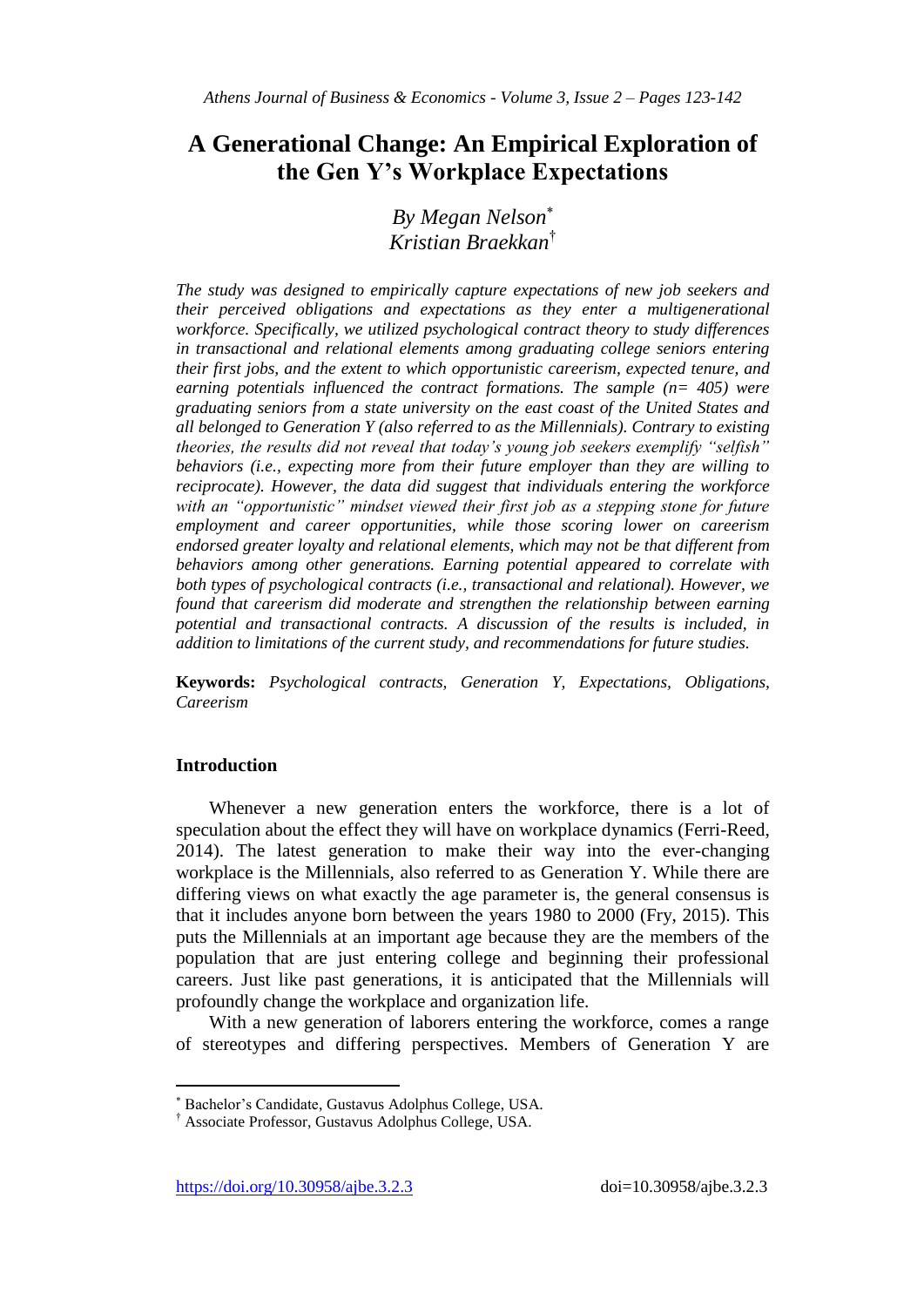perceived in both a positive light as well as a negative one. The overall reputation of Millennials is that they are tech savvy, they work well in group settings, and they are very confident. On the other hand, they are also thought of as having poor work ethic, unrealistic expectations, and a lack of respect for authority (Ferri-Reed, 2014). It is hard to tell at this point which of these stereotypes are in fact true, and which are unrealistic expectations placed on new employees with little to no past work experience.

One factor that plays a large role in determining what kind of worker an employee turns out to be and whether or not they remain working for a company is the psychological contract that is formed. A psychological contract is an unwritten contract that is formed between an employer and their employee during the hiring process (Rodwell and Gulyas, 2013) and later through organizational practices such as Human Resource policies (Rousseau, 1995). In short, expectations for both parties are set through these interrelated processes.

If expectations are not met, employees may experience what the literature refers to as a breach in the psychological contract. At this point, the productivity of the employee may decrease as they do not believe they are receiving sufficient compensation for the labor they are providing, or the employer becomes increasingly frustrated as the output of their employee does not meet their expectations (e.g., Coyle-Shapiro and Kessler, 2000; Herriott *et al*., 1997; Robinson and Morrison, 1995; Robinson and Rousseau, 1994; Rousseau and Tijoriwala, 1999; Turnley and Feldman, 2000). This interaction between subordinate and employer is an individual level perception of expectations and obligations and may change over time.

Although each individual employee receives and interprets expectations subjectively, previous research on psychological contracts has designated three types of contracts, transactional, relational, and balanced. Transactional contracts tend to be short-term, with highly specified terms. Further, these types of contracts are explicitly communicated, and normally require formal agreement by both parties. Relational contracts, however, are typically more open-ended, long term by nature, intangible, socio-emotional, implicit, and unlikely to involve actual agreement by both parties (Conway and Briner, 2005). The third type of contract, a balanced contract, is a mix of the two previous contracts. It is the middle ground that employees and employers attempt to reach through compromise that provides a balance between having a purely transactional contract, and purely relational contract. In order to successfully navigate the differences between generations within the workforce, management and employees alike should strive to achieve a balanced contract in order to maximize workplace satisfaction for both parties.

With previous generations, relational contracts were more common. There was a sense of loyalty and trust within the workplace. Now, contracts have turned more transactional. There is less trust, and far less loyalty between Millennials and their coworkers within the workplace. While it is difficult to pinpoint what has caused this shift, it is possible to draw some conclusions and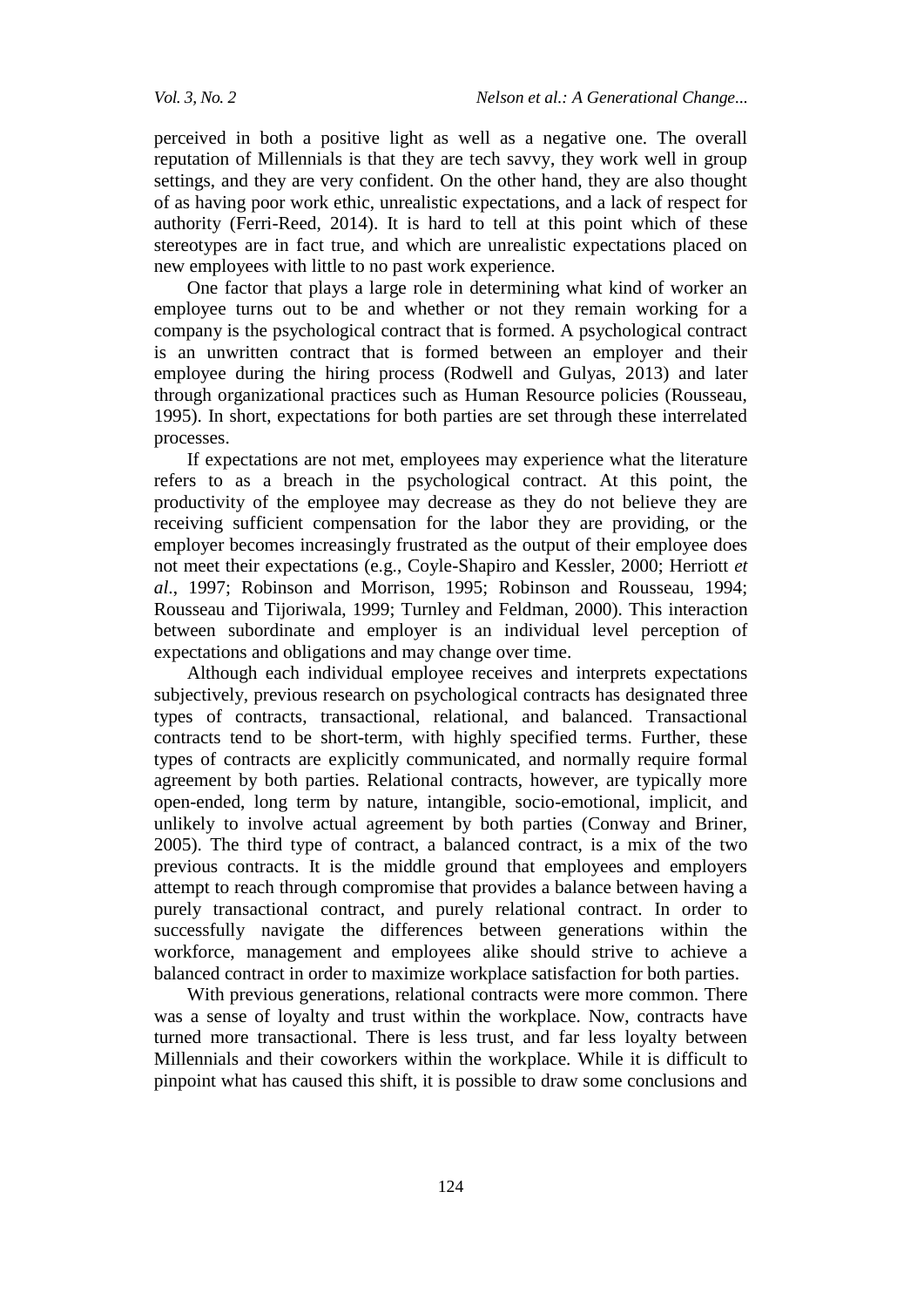attribute these changes to the economic conditions this generation was raised in, and how the recession of 2008 affected their economic outlook.

While a lot of research has been conducted in order to obtain a better idea of who the Millennials are, what we still do not know is why the youngest generation in the workforce is so different from previous generations. We know there has been speculation that the recession of 2008 played a role in shaping the Millennials in their formative years, but it is still unsure how much of a role it played, and how exactly it affected them. While each of these topics are important and essential for better understanding Generation Y, they also need to be explored to understand what the future holds for organizations and their employees. This paper seeks to examine expectations and perceived obligations among college educated members of Generation Y about to enter the workforce.

### **Theory & Hypotheses**

#### *Generational Differences*

Although it is difficult to narrow down an all-encompassing definition for the word "generation," this paper will utilize the following definition of what constitutes a generation, "all of people born and living at about the same time, regarded collectively." While this gives us a general idea of what the term generation encompasses, it is missing some key elements that describe how cultures define generations. While age group does play a factor, other factors such as societal conditions, significant world events, and demographic changes also play a large role in defining a generation. The distinctive differences between each generation can be both an advantage to an organization, and a disadvantage, as methods of management must be adjusted to accommodate for generational expectations and perceived obligations.

There are predominantly three generations in today's workforce, the Baby Boomers, Generation X, and the Millennials (Schweyer, 2015). The Baby Boomers are the oldest, with their birthdates ranging from 1946 to 1964 according to the U.S. Census Bureau (Colby and Ortman, 2014). This generation is defined by the ending of World War II. They were the children of those who fought and lived through the war, and the post-war economic boom contributed to the positive outlook of many Boomers. They grew up and worked in the economic growth and prosperity that followed. Due to the positive economic conditions of the Baby Boomer's generation, members of this generation were often able to become well established in their employing organizations, and they proved to be very loyal employees. The average number of jobs held by Baby Boomers throughout their entire working career is 11.3 (Colby and Ortman, 2015). Organizational practices developed in response to the scientific management school of the early twentieth century (e.g., Taylorism) and later the bureaucratic practices with incentives based polices inspired by the behavioral studies such as the Hawthorne experiments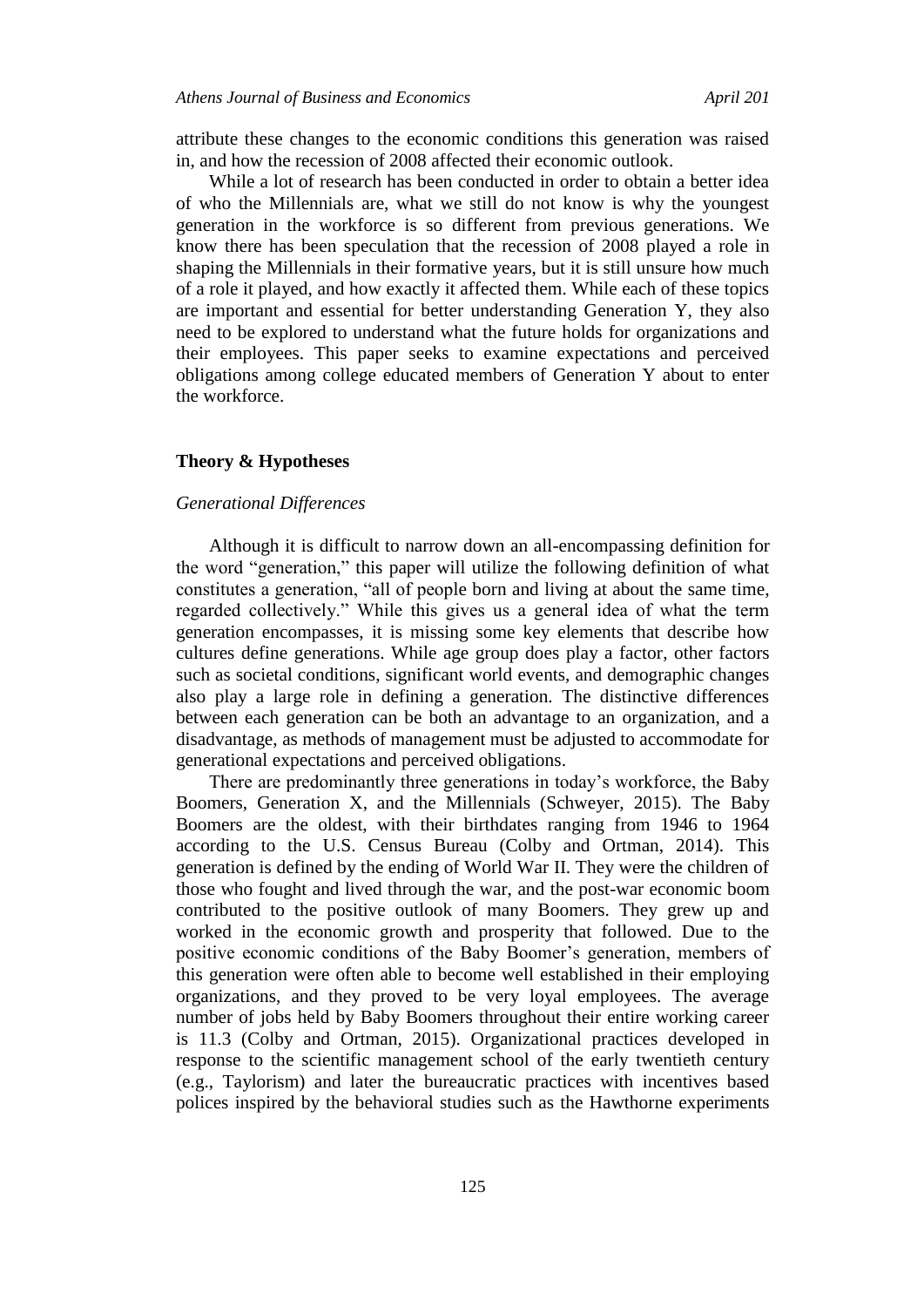and the psychological influences by behavioral theorists such as Maslow and Helzberg. The lines between an employee and their superior were well defined, and a harsh, critical boss was expected (Korn and Feintzeig, 2014).

Generation X, while still distinct in its characteristics, is more difficult to define than the Baby Boomer generation. The general consensus regarding the age range of Generation Xers is that they were born between the years of 1960 to the early 1980s (Taylor and Gao, 2014). This generation is often overlooked and has not been analyzed nearly as much due to it being sandwiched between two very large generations that are distinctly different. Naturally, Generation X tends to fall in the middle of the two generations in many studies. For example, the Baby Boomer generation was predominantly Caucasian, with 72% of the population being of white, non-Hispanic descent. Generation X falls right in the middle at 61%, and the Millennials rank at 57% (Taylor and Gao, 2014). This trend remains consistent in every statistic analyzed in the study. Everything from median marriage age to political standing to social media use, Generation X fell right in the middle between the Boomers and the Millennials. In terms of the workplace, Generation  $X$  has proven to adequately navigate technology, and uphold formal relationships with their superiors, though not to the same extent as the Boomer generation.

The Millennials are generally defined as being born between the years 1980 and 2000. They have now become the largest generation in the workplace, surpassing even the Baby Boomers in numbers. As the most diverse, progressive, and technological generation, the Millennials have proven to be a challenge to today's organizations and their methods of management. The strict, formal management that worked with both the Boomers and Generation X may not work as well with the Millennials (Korn and Feintzeig, 2014).

One study performed by Ferri-Reed found that the traditionally formal relationship between a manager and their employee is not the norm among Millennials due to the close relationships the generation often formed with their superiors, including teachers and family members, during their formative years. This lack of formality has often been interpreted as a tendency for Millennials to disrespect authority rather than simply a changing dynamic (Ferri-Reed, 2014). This divide between Millennials and their superiors due to misinterpreted stereotypes, along with their dissatisfaction with traditional management styles has contributed to high turnover rates. One of the main challenges facing organizations today is how to overcome these stereotypes and placate this generation in order to lower the high rates of turnover that many companies are currently experiencing.

It is easy to recognize that there are distinct differences between each generation, but the Millennials have proven to be vastly different than every preceding generation. Rentz (2015) evaluated the extent to which employees under the age of 31 ranked in various categories compared to previous generations of employees when they were of the same age group. These categories included prompts such as "take initiative," "contribute ideas," and "efficient," where in nearly each category evaluated the Millennials surpassed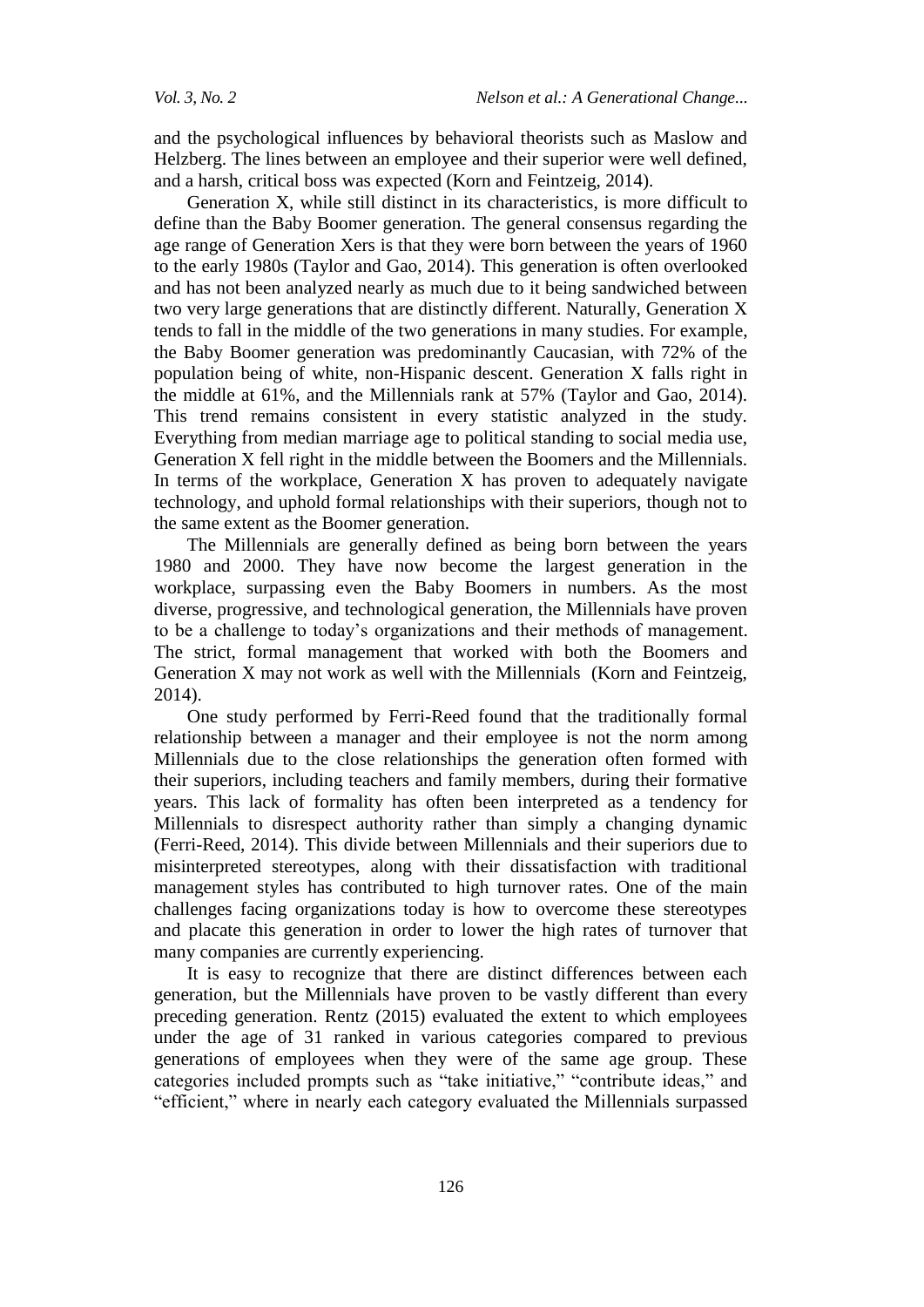the expectations of management, and surpassed the performance of previous generations. This study exhibits how despite the negative stereotypes that surround Millennials, they in fact do demonstrate high performance within the workplace, and exceed the expectations of upper management.

With multiple generations with very different values and personalities in the workplace, it is important that the characteristics and expectations of each generation are defined. Without this knowledge, it would be very difficult to effectively manage multigenerational organizations. With more knowledge regarding the different generations, management can evaluate which techniques to use with each generation to promote higher employee retention and overall workplace satisfaction. In order to understand employer/employee dynamics, the psychological contract construct may prove to be a good tool for understanding the expectations and perceived obligations the Millennials hold as they enter the workforce.

## *Psychological Contracts*

A psychological contract is a social exchange in which a perception is formed regarding workplace relationships, generally between an employee and their employer (Rousseau, 1995). It is an unspoken exchange that often occurs at the time of hire that establishes the perceived promises and expectations of both members of the contract (DelCampo, 2007). These promises and expectations can be anything ranging from employee benefits and pay to output and productivity. Because the contract is formed by the individual, each person's psychological contract will be unique (Rousseau, 1995).

Due to the different desires and expectations of individuals regarding their psychological contract, different types of contracts can be formed. The two types of contracts that are most common among the workforce are relational (the employment relationship extends beyond the formally defined job expectations) and transactional (the employment relationship is narrowly viewed as a pure economic transaction) (Braekkan, 2012). By better understanding the different types of contracts, managers and employees alike can benefit due to increased knowledge about the expectations and attitudes of the other party. A relational contract is defined by personal relationships, loyalty, and faith in the organization or individual (Rousseau, 1990; 1995). Transactional relationships instead focus more on the actual rewards received or output produced. It is more of a quantitative, impersonal measure than a relational contract. As mentioned previously, balanced contracts consist of a combination of both transactional and relational contracts. It is up to the employer and the employee to establish a compromise between the two, as often times, especially among Millennials, employees wish to give in a transactional manner and receive relationally. By forming a balanced contract, workplaces can attempt to establish more loyalty between an employee and the employer, while also maintaining the formality that accompanies a transactional relationship.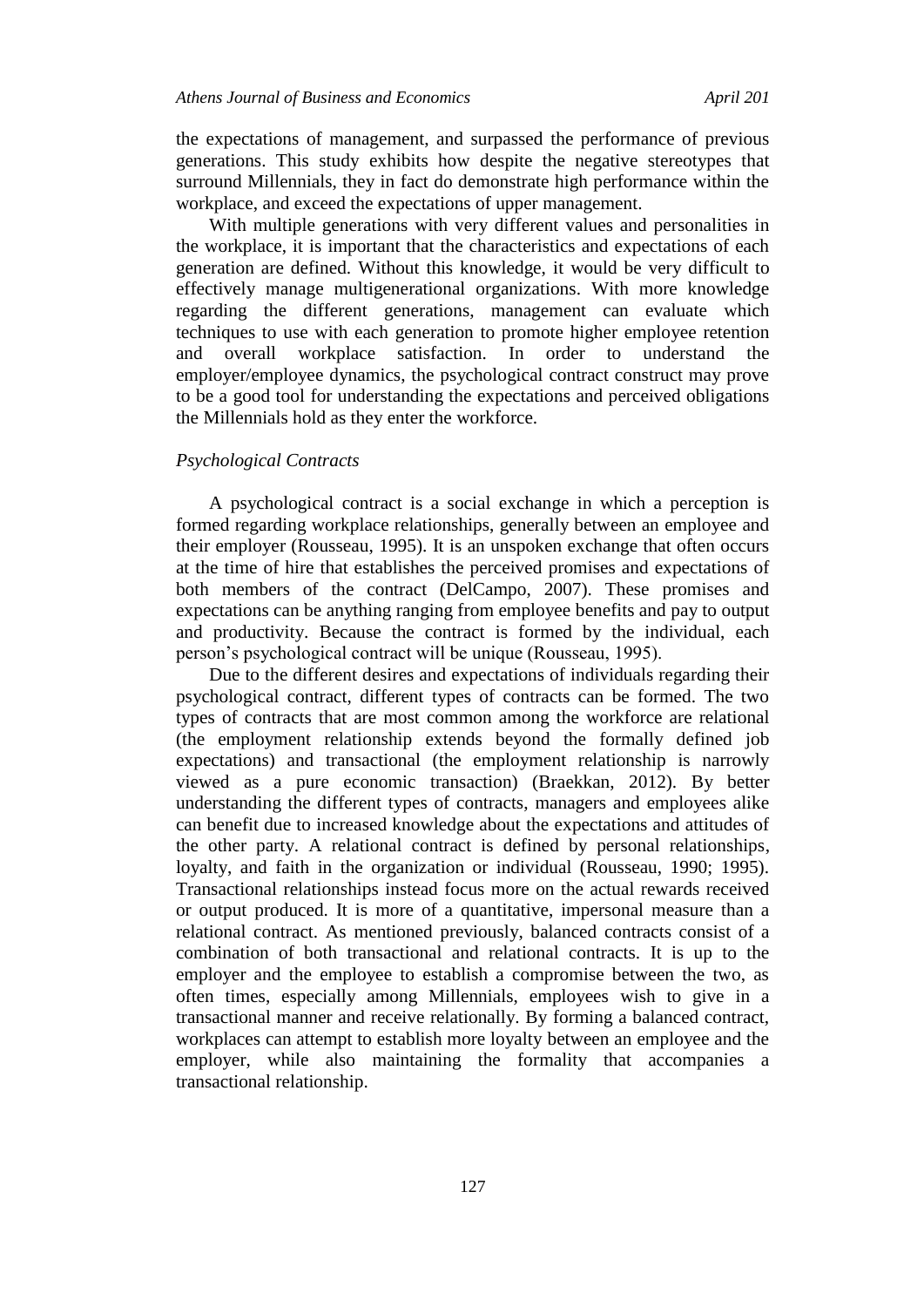One of the main factors that determine whether or not a psychological contract will be fulfilled or whether a breach will occur depends on if the expectations and obligations of the employee and employer align. If the expectations of the manager are met by the performance of the employee, then the contract is fulfilled. If the expectations of the employee regarding their benefits and work environment are met, then their end of the contract has also been met. Often times though, the expectations of one party do not meet what the other party feels is an obligation, which can cause tension on the contract. The overall health of the relationship between an employee and the organization is dependent on these expectations and obligations, and their fulfillment.

Due to the unspoken nature of the contract, it can be hard for both parties to understand the expectations of the other, which can lead to either the fulfillment or a breach of the contract. If the contract is indeed fulfilled by both parties, the result is increased employee retention and overall satisfaction, and employer satisfaction as well. The employee feels as though the promises that were made upon hire have been upheld, and the employer feels as though the employee is meeting or exceeding the expectations that were formed regarding productive output. This is the ideal result of a psychological contract.

The other result of the formation of a psychological contract is a breach. A breach occurs when the perceived promises made to either party are not fulfilled. When a breach occurs, the party that feels as though they have been wronged performs a "cognitive comparison of what has been promised and received" (Braekkan, 2012). This is the process of realizing the contract has not been fulfilled.

A violation is the result of a psychological contract breach. It results in an emotional response, which can range from anger to disappointment to other feelings of emotional distress and resentment (Conway and Briner, 2005). Due to the negative emotions and responses that can result from a contract breach, it is important for an organization to understand and prevent contract violations in order to prevent the consequences associated with a violation.

When a violation occurs, not only does the wronged party suffer emotionally, it can also affect the organization as a whole. If it is the employee who suffers from the breach, it can lead to decreased productivity, which in turn results in decreased output for the company. This can also lead to decreased employee retention, as an employee may seek career opportunities elsewhere if they do not feel they have an obligation to the company. If it is the employer who feels a breach has occurred, it can lead to a worsened relationship with their employee, possible termination, and overall dissatisfaction within the workplace.

While psychological contracts are dependent upon the perceived promises made at the point of hire, there are other factors that affect the formation of these contracts. The workplace has been seeing shifts in the types of contracts that have been formed, and the way interactions between employees and employers occur. Societal changes and shifts can have a major impact on these contracts. For example, the shift from face-to-face communication to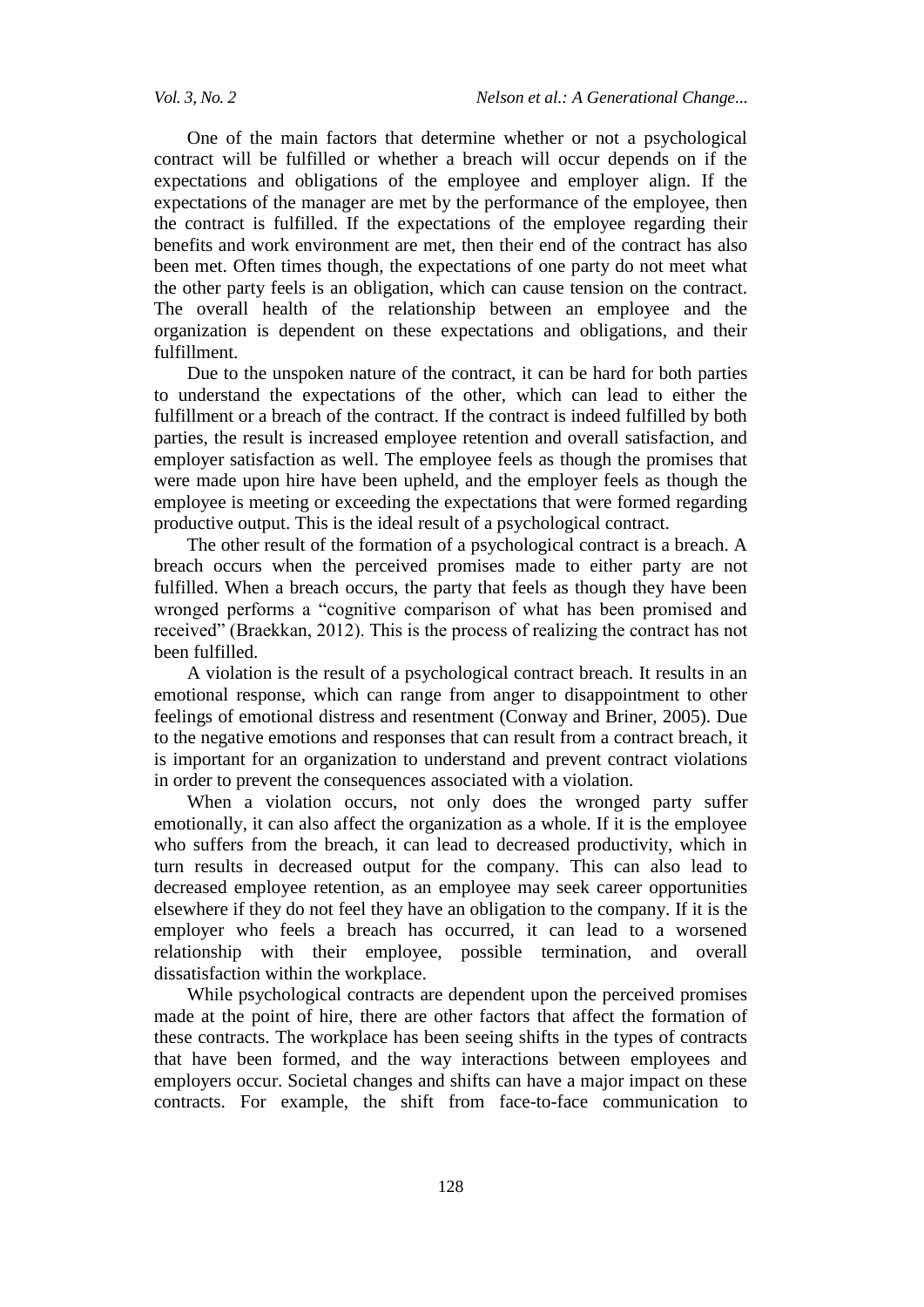impersonal exchanges via technology has played a major role in the shift of psychological contracts being more transactional rather than relational. There is less of a bond formed between an employee and their employer, and thus less loyalty within an organization. As loyalty has increasingly become less prevalent in the workplace, careerism has become the norm (Rousseau, 1990). Jobs are now seen as a stepping-stone to further one's career rather than a longterm prospect. With college students being told they will hold multiple jobs throughout the course of their career, and with increasing importance being placed on external mobility (Rousseau, 1990), it is easy to see why employee retention has become so difficult for many companies.

# *Generational Differences and Psychological Contracts*

As discussed previously, the three generations that currently dominate the workplace have distinctly different characteristics. These differences between generations help explain the shift in psychological contracts, and the everchanging workplace dynamic. The rise of the use of technology for communicating instead of face-to-face interactions could be a major contributing factor in the shift from relational psychological contracts to transactional. Another cause of this shift could be due to the changes that occurred in the workplace both during and after the recession of 2008. Longterm bonds were broken between employees and their employers, which contributed to less loyalty and overall satisfaction in the workplace. Many of the workers entering the workplace displayed signs of cynicism toward both the economy as well as toward businesses as a whole. This lack of trust and loyalty in the workplace has proven to be a challenge to managers, as employee retention has become a serious issue, and relations tend to remain impersonal (Braekkan, 2012).

For many managers, the shifts in the overall workplace attitude and the types of contracts that are formed have proven to be a serious challenge. Gaining employee trust and creating workplace satisfaction has become an issue, which in turn decreases employee retention. It is in the interest of the organization to increase employee satisfaction and retention, because it is costly in terms of both fiscal resources as well as to the reputation of the company if there are high turnover rates. The challenge to managers is to evaluate the workplace, better understand the wants and demands of their employees, and alter their management style to increase overall satisfaction and retention (Richardson, 2014).

As technology plays an increasingly important role in society, it is important to evaluate how these advancements are affecting the workplace, and how to adjust to the changes. A recent survey asked managers about how they have addressed changes in the workplace. One prompt stated, "I use technology more frequently with Millennials to help keep them engaged," to which 59.38% of respondents said they agree, and an additional 28.13% said they strongly agree. (Ferri-Reed, 2014). These statistics demonstrate just how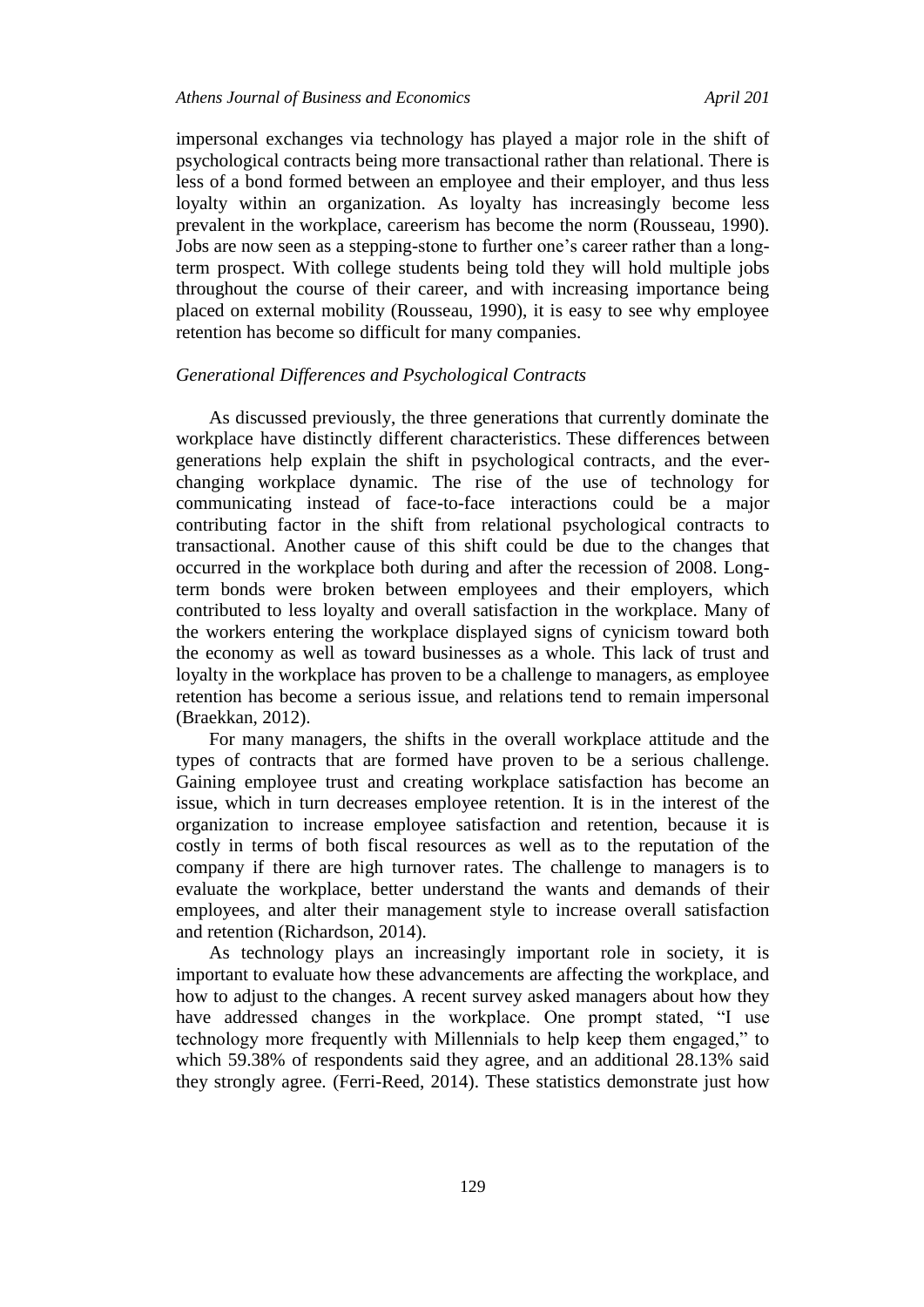important technology has become in the workplace, and how it is becoming necessary for managers to adapt in order to better engage with their employees.

According to the U.S. Census Bureau, the median tenure is 1.8 years among people ages 18-35 (Colby and Ortman, 2015). With these statistics in mind, employers have come to realize that changes must be made in order to make the workplace more appealing to the younger generation. Millennials have proven to be very comfortable with the use of technology, so in order to cater to their strengths, managers have begun to realize the importance of incorporating more technology into the workplace. Companies such as Apple and Autodesk have noticed this trend, and they have implemented a system of employee development and training that includes an online gamification platform to better engage these employees rather than attempt to train them in more conventional ways, such as with meetings and lecturing (Ware, 2014). Other companies such as Google, Entepath, and NBC Bank have also found different ways to incorporate technology into the workplace to improve communication and hopefully the overall retention of employees. With face-toface communication becoming less common, and communication via email and telephone rising, it is important for management to understand these changes in order to better engage their employees.

Another factor that has contributed to decreased employee loyalty and retention is the recession of 2008. While it began over 7 years ago, the recession still affects the lives of people today, especially in terms of employee loyalty and overall optimism toward the workplace. There was not one single cause of the recession; rather it was a buildup of many events and practices that led to the eventual collapse of the United States economy, and in turn the world economy. One of the main causes of the recession was the practice of risky investments (McNally, 2011). Investments were made that eventually could not be paid back, especially within the housing market. Mortgages were granted to people who could not afford them, which resulted in mass foreclosures. These investments were made with intangible money, money the banks did not actually have. Investments of this sort became increasingly popular following the U.S. deviation from the Gold Standard that was established at Bretton Woods. Once money was no longer tied to a commodity, risky investments with intangible money became increasingly possible (Kiely, 2005).

One of the main consequences of the 2008 recession was the transformation of how private debt turned public. The working class had to pay for the risky investments made by big businesses, which resulted in what has been named the "Decade of Pain." (McNally, 2011). Many of the members of the working class were negatively affected as a result. Many people were laid off during this time, and in order to reduce deficit spending to try to put money back into the economy, many lower class benefits and aid programs were cut, despite the fact that those programs were needed the most (McNally, 2011). These consequences resulted in widespread financial hardship as the unemployment rate steadily began to rise beginning in 2008, and peaked at 10.0% in October of 2009 (Colby and Ortman, 2015). While the economy has slowly improved, the implications of the recession impacted young families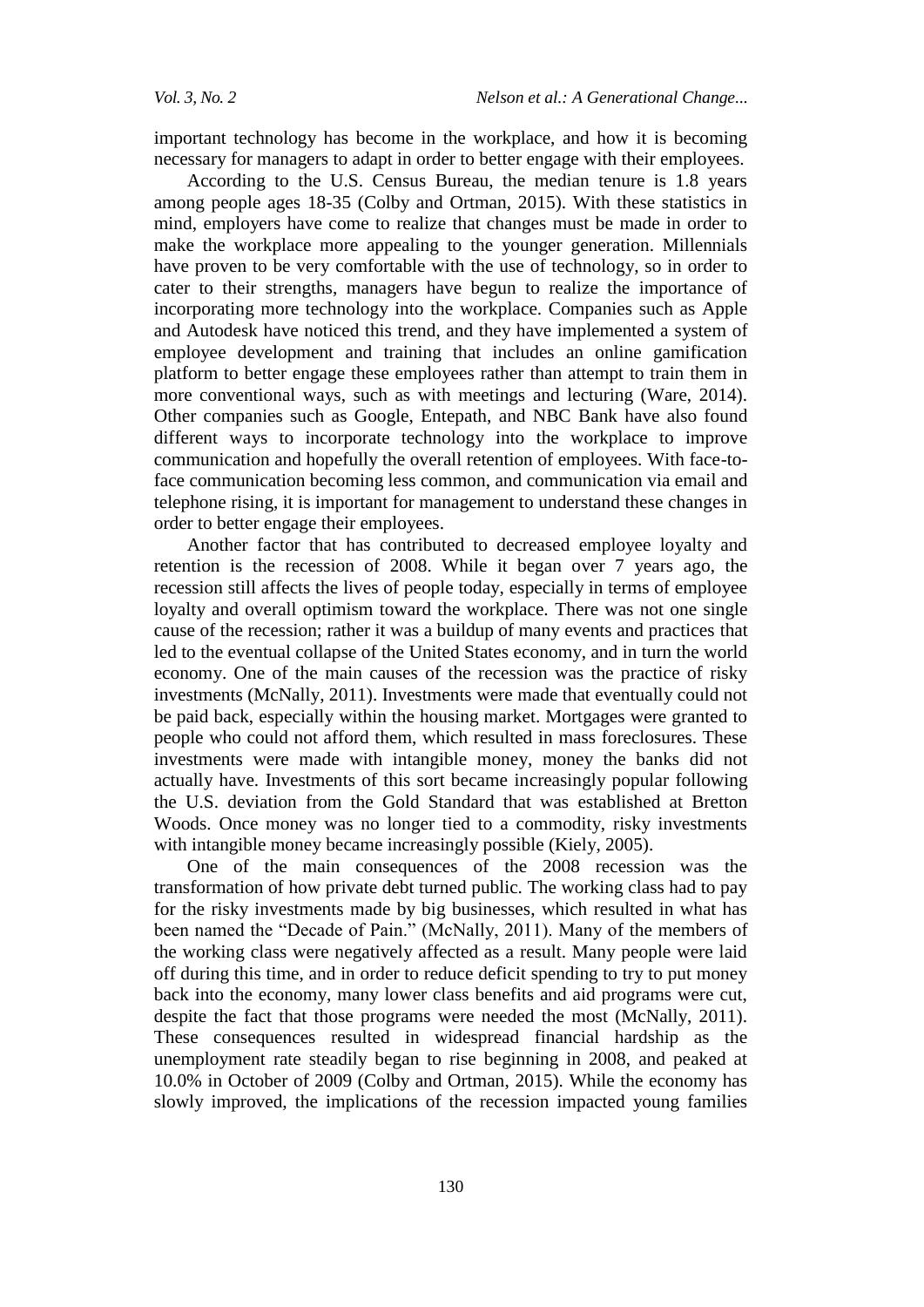getting established and raising children during the early years of the  $21<sup>st</sup>$ century.

Following the recession, companies experienced a shift in employee attitudes and overall loyalty. According to a study performed in Canada in 2009, 22% of employees overall felt less loyalty to their employer as a result of the recession, 31% felt less loyal in organizations where salaries were frozen, and 36% of employees felt less loyal in organizations where fellow employees had been laid off (Ipsos-Reid, 2009). These statistics demonstrate that there is a direct correlation between workplace conditions and overall employee loyalty and satisfaction. With decreased loyalty, the potential for higher rates of employee turnover increases. These changes in the attitudes of employees is representative of what occurs when there is a breach in the psychological contract between an organization and an employee, therefore warranting an investigation of how contract content impact workplace attitudes among those about to enter the workplace in the wake of these major economic changes that have taken place.

Transactional contracts assume clearly defined employer/employee expectations (employer to employee) and obligations (employee to employer), and no implied expectations that the parties will contribute beyond specified terms. Relational contacts, on the other hand, assume that the employer is concerned about the employee's well-being in return for contributions on assignments that go beyond previous arrangements and experiences (Tsui et al., 1997). Psychological contracts are subjective as no formal agreements about expectations and obligations are reached between the parties. Hence, all expectations and obligations are therefore "perceived" expectations and obligations. This is particularly important to recognize in this study as the theory focuses on a generation that is only starting out in their careers. Consistent with Rousseau's (1990) and Braekkan andTunheim's (2013) findings, we expect to find that perceptions of employee and employer obligations will be inter-related:

*H1a: Transactional contract expectations will correlate positively with transactional contract obligations. H1b: Relational contract expectations will correlate positively with relational contract obligations.*

With the natural uncertainty associated with entering the workplace, particularly in a very competitive post-recession job market, new hires may not, however, view their first job as one that they will stay with for an extended period of time. Graduating college seniors often expect that they will have multiple jobs and possibly multiple careers. It would therefore be natural to assume that some new hires will seek out employment opportunities with future external mobility in mind, which in literature is referred to as *careerism*  (Rousseau, 1990). Such career behaviors exemplify themselves as situations where employees view their employment with a particular organization as a stepping-stone to better jobs elsewhere. Consistent with previous research (e.g.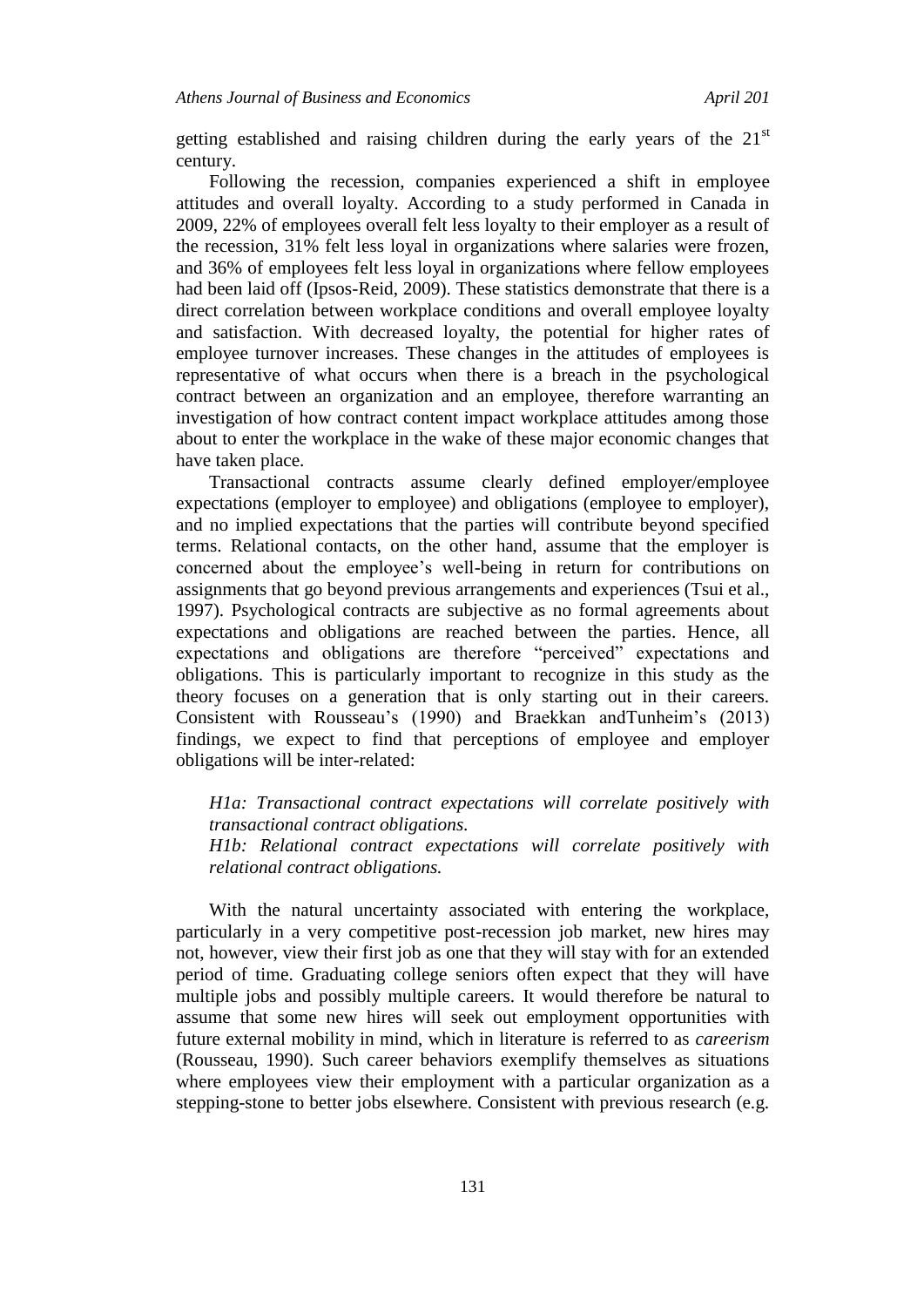Braekkan and Tunheim, 2013; Rousseau, 1990) it would be natural that young job seekers hold transactional views of their employment since they perceive few obligations to exist between themselves and their future employers. Hence, we hypothesize:

*H2a: Careerism will correlate positively with transactional contract expectations and obligations. H2b: Careerism will correlate negatively with relational contract expectations and obligations.*

Previous literature suggests that employees with relational contracts are more willing to adjust to new and challenging performance requirements and embrace opportunities for career development provided by the employer such as training and development (Conway and Briner, 2005; Millward and Hopkins, 1998; Rousseau, 1995). Since they also tend to view work arrangements as open-ended, it would be natural to assume such employees would see the employment relationship as ongoing and dynamic as they are promised opportunities for professional and personal growth, in contrast to those with transactional expectations. We therefore hypothesize:

*H3a: Expected tenure will be positively correlated with relational contracts, and negatively correlated with transactional contracts. H3b: Skill utilization will be positively correlated with relational contracts, and negatively correlated with transactional contracts. H3c: Earning potential will be positively correlated with transactional contracts, and negatively correlated with relational contracts.*

The dynamic nature of relational contracts stands in stark contrast with the "black and white" view of the transactional contract. While entering the workplace for the first time under high uncertainty in the post-financial crisis era, it is not unlikely that new hires view their first job as one that they will not stay with for an extended period of time. It would therefore be natural to assume that some new hires will seek out employment opportunities with future external mobility in mind. Rousseau (1990) suggested that employees exhibiting such behaviors are adopting a transactional view of their employment since they perceive few obligations to exist between themselves and the employing organization. Braekkan and Tunheim (2012) additionally found that careerism was strongly correlated with transactional contract formation. We therefore expect that those motivated by earning potential (the economic component of the employment exchange) will endorse even stronger transactional elements in the presence of high careerism. Hence, we hypothesize:

*H4: Careerism will moderate and strengthen the relationship between earning potential and transactional contracts.*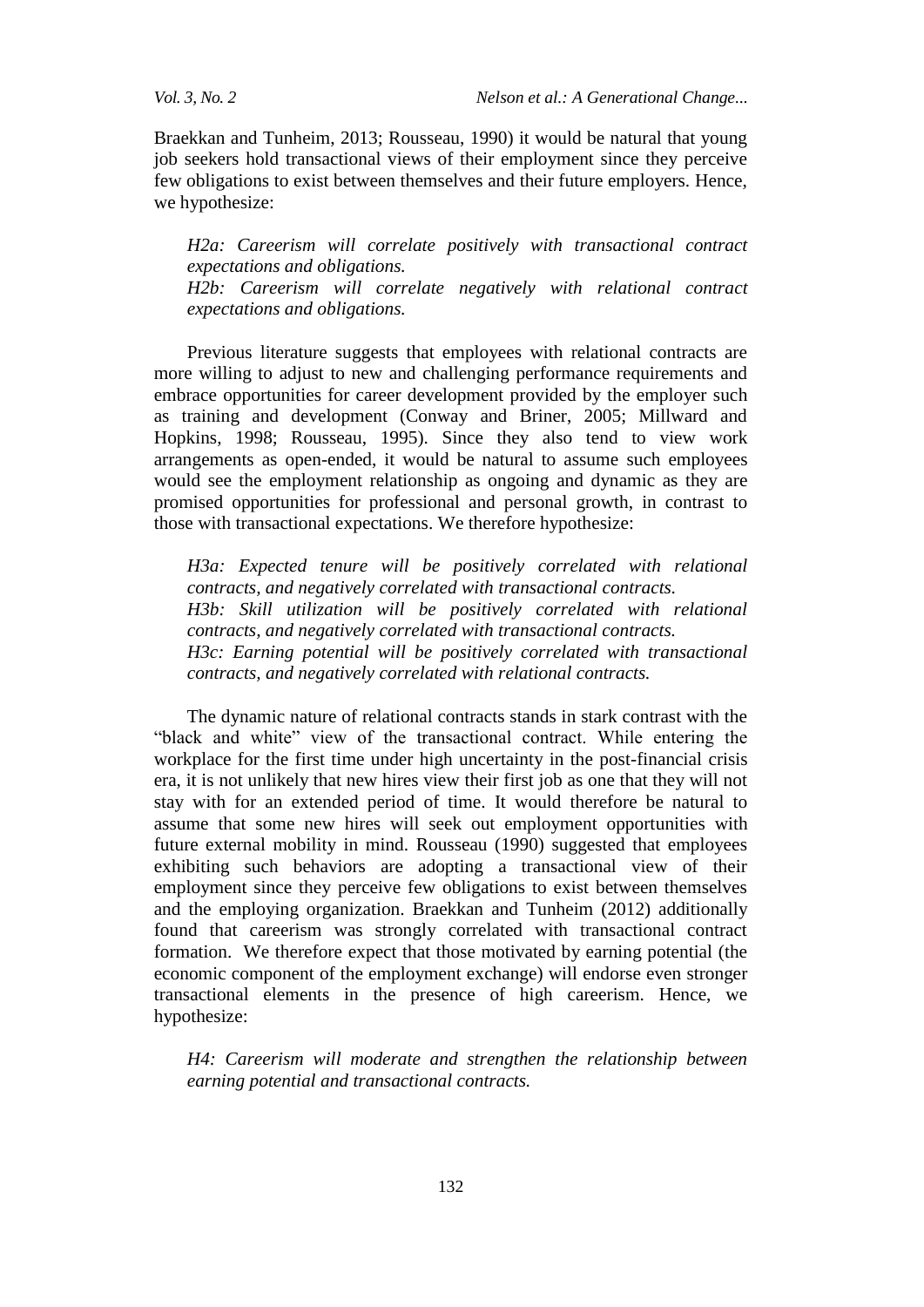## **Methodology**

### *Sample and Procedure*

The participants in this study consisted of 405 graduating seniors from a state university on the east coast of the United States. All subjects had secured employment following graduation and they were currently enrolled in their last semester of course-work when the collection of data took place. The subjects were told that the study aimed to better understand the employer/employee relationship. Four hundred and fifty surveys (including items identifying transactional and relational contract items, what the respondents expected from their employer, such as opportunities for growth, pay, paid leave, etc., items regarding opportunistic behaviors (i.e., careerism), and expected tenure with the employing organization) were distributed to students who had identified themselves as "employed following graduation" and  $405$  (response rate =  $90\%$ ) complete and useable surveys were returned from the students. Of the respondents, 47 percent were female and 53 percent were male. The mean age was approximately 20.7 years  $(SD= 1.5)$ .

## *Instruments*

Psychological Contract Content*.* Psychological contract content was measured with the 18-item scale used by Raja, Johns, and Ntalianis (2004), which is an abbreviated version of Millward and Hopkins' (1998) 33-item *Psychological Contract Scale*. For each item, respondents were asked to indicate their obligations and expectations to their organization. Responses were made on a 7-point scale ranging from 1=*strongly disagree* to 7=*strongly agree*. Cronbach's α for this scale was .87.

Employer/Employee Obligations*.* Consistent with Rousseau (1990), the respondents were asked to indicate what they believed to be their obligations to their future employer and the employer's obligations to them. Employee obligations were measured with eight items using a 1-7 scale (from "strongly disagree" to "strongly agree"), and employer obligations were measured with seven items using a 1-7 scale (from "strongly disagree" to "strongly agree"). The items yield scale reliabilities of 0.82 and 0.79 respectively.

Careerism*.* The questionnaire contained five questions measuring expectations about changing employers many times during one's career. These questions were identical to those utilized by Rousseau (1990), and it utilized a 1-7 scale (from "strongly disagree" to "strongly agree"). Items included: (1) *I took this job as a stepping-stone to a better job with another organization, (2) I expect to work for a variety of different organizations in my career,* (3) *I do not expect to change organizations often during my career (reverse scoring), (4) there are many career opportunities I expect to explore after I leave my present employers*, and (5) *I am really looking for an organization to spend my entire career with* (reverse scoring). The items yield an alpha reliability of 0.78.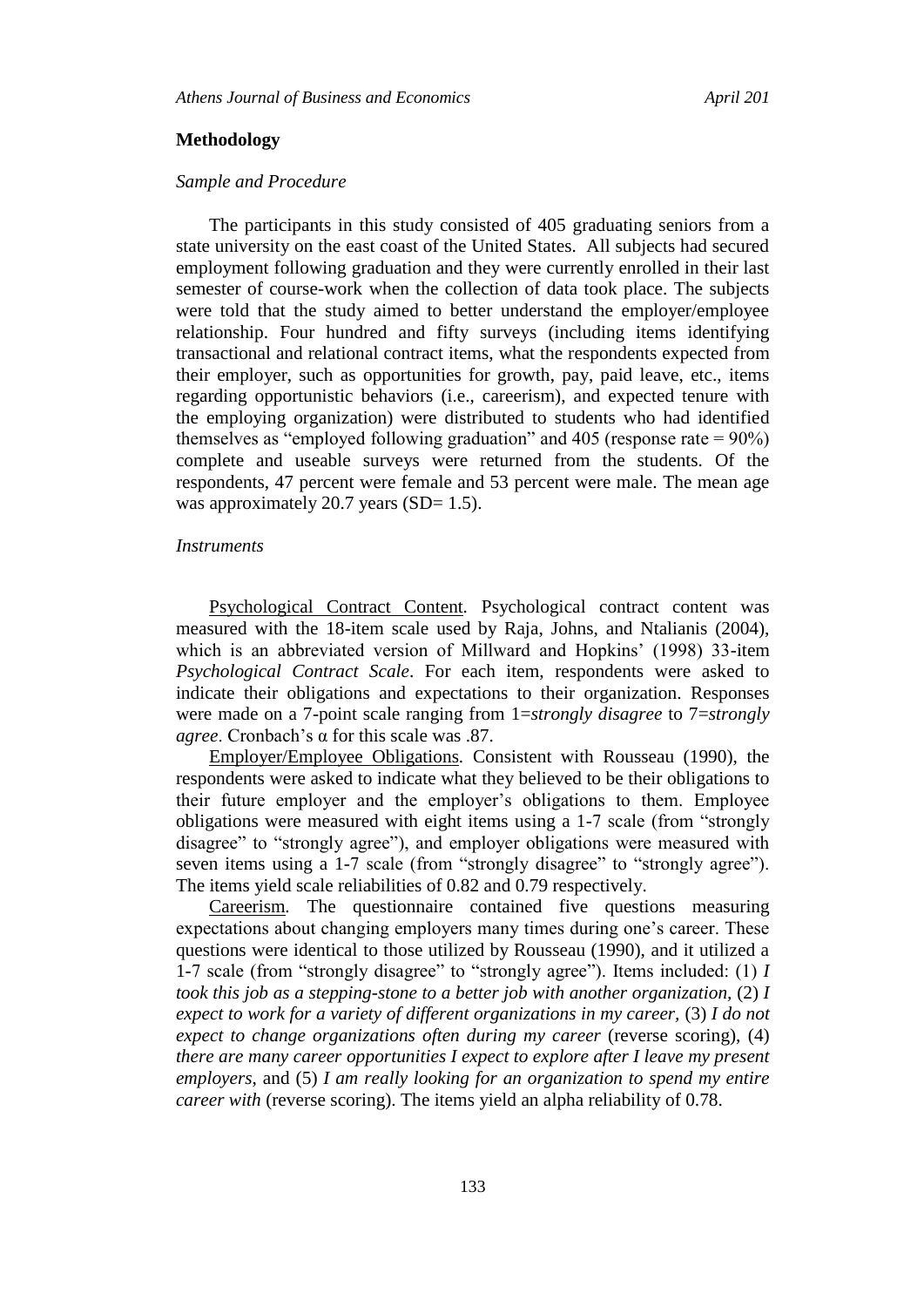Expected Tenure*.* The respondents were asked to indicate how long they expect to remain with their first organization using the following scale: (0) less than a year (1) 1 year (2) 2 years (3) 3 years (4) 4 years (5) 5 years or more.

Skill Utilization/Development and Earning Potential*.* Items measuring the importance of skill utilization/development and earning potential were adapted from the goal orientation instrument developed by Van Yperen and Janssen (2004). Responses were measured using a 1-7 scale (from "strongly disagree" to "strongly agree"). All items are included in Appendix B. The items yield scale reliabilities of 0.88 and 0.92 respectively.

Gender. Respondents' gender were recorded and dummy-coded (0=male, 1=female) in order to control for the possibility that there could be gender differences.

## **Results**

The zero-order correlations in this study are provided in Table 1 below. The correlations were calculated in order to test hypotheses 1-4.

|                          |         | 2        | 3       | 4        | 5        | 6       | 7       |
|--------------------------|---------|----------|---------|----------|----------|---------|---------|
| <b>Employer Contract</b> |         |          |         |          |          |         |         |
| (1) Transactional        |         |          |         |          |          |         |         |
| (2) Relational           | 0.04    |          |         |          |          |         |         |
|                          |         |          |         |          |          |         |         |
| <b>Employee Contract</b> |         |          |         |          |          |         |         |
| (3) Transactional        | $0.39*$ | 0.05     |         |          |          |         |         |
| (4) Relational           | 0.09    | $0.49*$  | 0.07    |          |          |         |         |
| (5) Careerism            | $0.33*$ | $-0.38*$ | $0.41*$ | $-0.36*$ |          |         |         |
| (6) Expected tenure      | 0.03    | $0.13*$  | 0.07    | $0.26*$  | $-0.56*$ | $0.18*$ |         |
| (7) Skill utilization    | $0.33*$ | $0.42*$  | $0.25*$ | $0.47*$  | 0.06     | 0.07    | 0.06    |
| (8) Earning potential    | $0.42*$ | $0.39*$  | $0.35*$ | $0.30*$  | 0.05     | $0.18*$ | $-0.09$ |

\*  $p < 0.05$ 

Hypothesis 1a proposed that transactional contract expectations would correlate positively with transactional contract obligations. The results revealed a positive and statistically significant relationship between employer and employee transactional contract obligations  $(r=0.39, p<0.05)$ . Similarly, hypothesis 1b proposed that relational contract expectations would correlate positively with relational contract obligations between employer and employee with respect to contract perceived obligations and expectations, which was confirmed by the results ( $r=0.49$ ,  $p<0.05$ ). Thus, both hypotheses 1a and 1b were supported.

Hypotheses 2a and 2b proposed that careerism would correlate positively with transactional contract expectations and obligations (2a), but negatively with relational contract expectations and obligations (2b). Consistent with the hypotheses, careerism correlated positively with both transactional expectations (r=0.33, p<0.05) and obligations (r=0.49, p<0.05), but negatively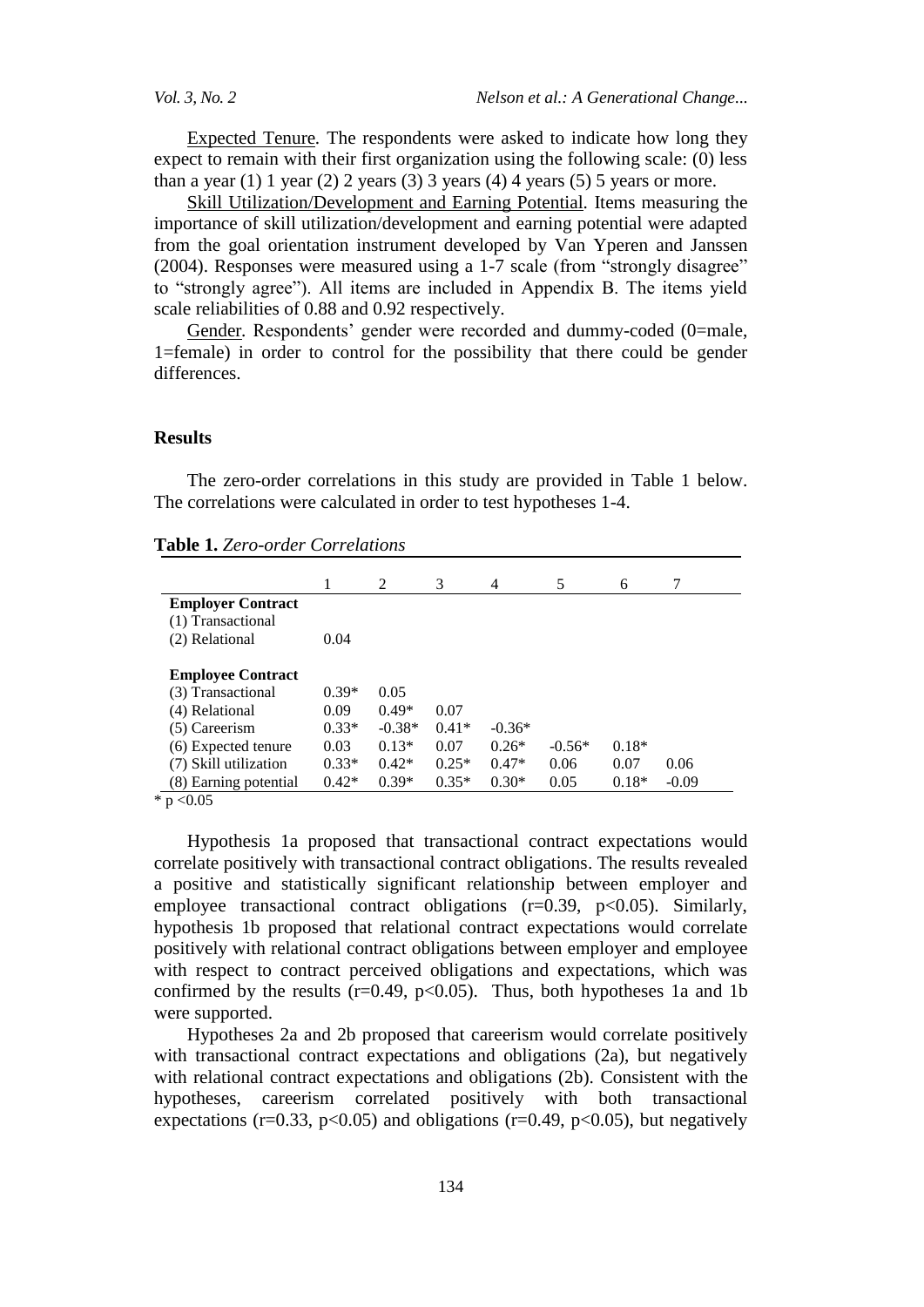with relational expectations ( $r = -0.38$ ,  $p < 0.05$ ) and obligations ( $r = -0.36$ , p<0.05). Thus, both hypotheses 2a and 2b were supported.

Hypothesis 3a suggested that expected tenure would be positively correlated with relational contracts, and negatively correlated with transactional contracts. Similarly hypothesis 3b suggested that skill utilization would also be positively correlated with relational contracts, and negatively correlated with transactional contracts. Contrary, hypothesis 3c suggested that earning potential would be positively correlated with transactional contracts, and negatively correlated with relational contracts. Consistent with hypothesis 3a, expected tenure correlated positively with relational contract expectations  $(r=0.13, p<0.05)$  and obligations  $(r=0.26, p<0.05)$ , but negatively with transactional obligations  $(r=-0.26, p<0.05)$ p<0.05). No significant relationship existed between expected tenure and transactional expectations. Interestingly, skill utilization correlated significantly and positively with both relational expectations ( $r= 0.42$ ,  $p<0.05$ ) and obligations  $(r= 0.47, p<0.05)$  and transactional expectations  $(r= 0.33, p<0.05)$  and obligations ( $r = 0.25$ ,  $p < 0.05$ ). Hypothesis 3c suggested that earning potential would be positively correlated with transactional contracts, and negatively correlated with relational contracts. Similarly, to hypothesis 3b, the results revealed that this element correlated with both transactional and relational contracts. Earning potential correlated significantly and positively with relational expectations ( $r = 0.39$ ,  $p < 0.05$ ) and obligations ( $r = 0.30$ ,  $p < 0.05$ ) and transactional expectations ( $r = 0.42$ ,  $p < 0.05$ ) and obligations ( $r = 0.35$ ,  $p < 0.05$ ). Thus, hypotheses 3a, 3b, and 3c were only partially supported.

Hypothesis 4 suggested that careerism would moderate and strengthen the relationship between earning potential and transactional expectations. With respect to this hypothesis, multiple regression analysis was used. In order to assess the interaction effect, a moderated regression was performed, consistent with Aiken and West (1991), where the variables were centered at their means in order to make the results more interpretable. As shown in Table 2 below, there was a significant interaction between careerism and earning potential in predicting transactional expectations ( $\beta$ = -0.40, p <.0.05). Thus, Hypothesis 5 was supported. Although used as a control variable, gender differences were not statistically significant.

| $\checkmark$<br>Dependent Variable | Transactional                | Transactional               |
|------------------------------------|------------------------------|-----------------------------|
|                                    | <b>Contract Expectations</b> | <b>Contract Obligations</b> |
|                                    |                              |                             |
| Control variables                  |                              |                             |
| Gender                             | $-.03$                       | $-.03$                      |
| Main effects                       |                              |                             |
| Careerism                          | $.39*$                       | $.42*$                      |
| Earnings                           | $.44*$                       | $.31*$                      |
| Interactions                       | .40                          | .44                         |
| F                                  | 63.07*                       | 58.39*                      |
| Overall $R^2$                      | .59                          | .50                         |
| Adjusted $R^2$                     | .55                          | .47                         |

# **Table 2.** *Moderated Regression Analyses*

 $*p < .05$  Notes. Two-tailed hypothesis test.

 $#$  Goal = earnings x skills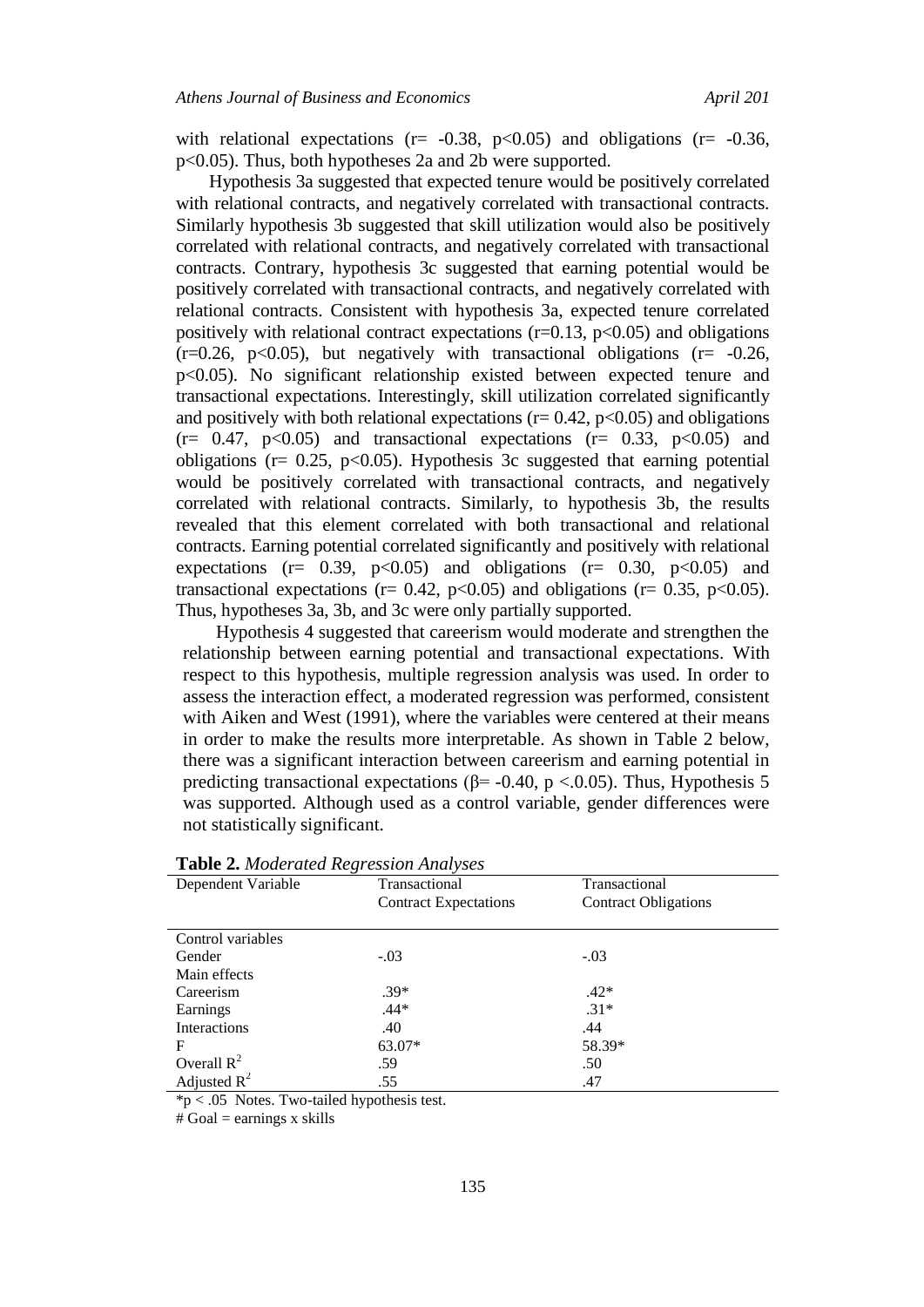As shown in Table 2 and illustrated in Figure 1 below, transactional contract expectations vary across levels of careerism. As Figure 1 illustrates, the positive relationship between earning potential and relational expectations was particularly strong among respondents high on careerism. The same procedure was followed regarding transactional obligations, with very similar results as indicated in the second column of Table 2 and illustrated in Figure 2.

**Figure 1.** *Slope Analysis – Careerism and Earning Potential on Transactional Expectations*



**Figure 2:.***Slope Analysis – Careerism and Earning Potential on Transactional Obligations*

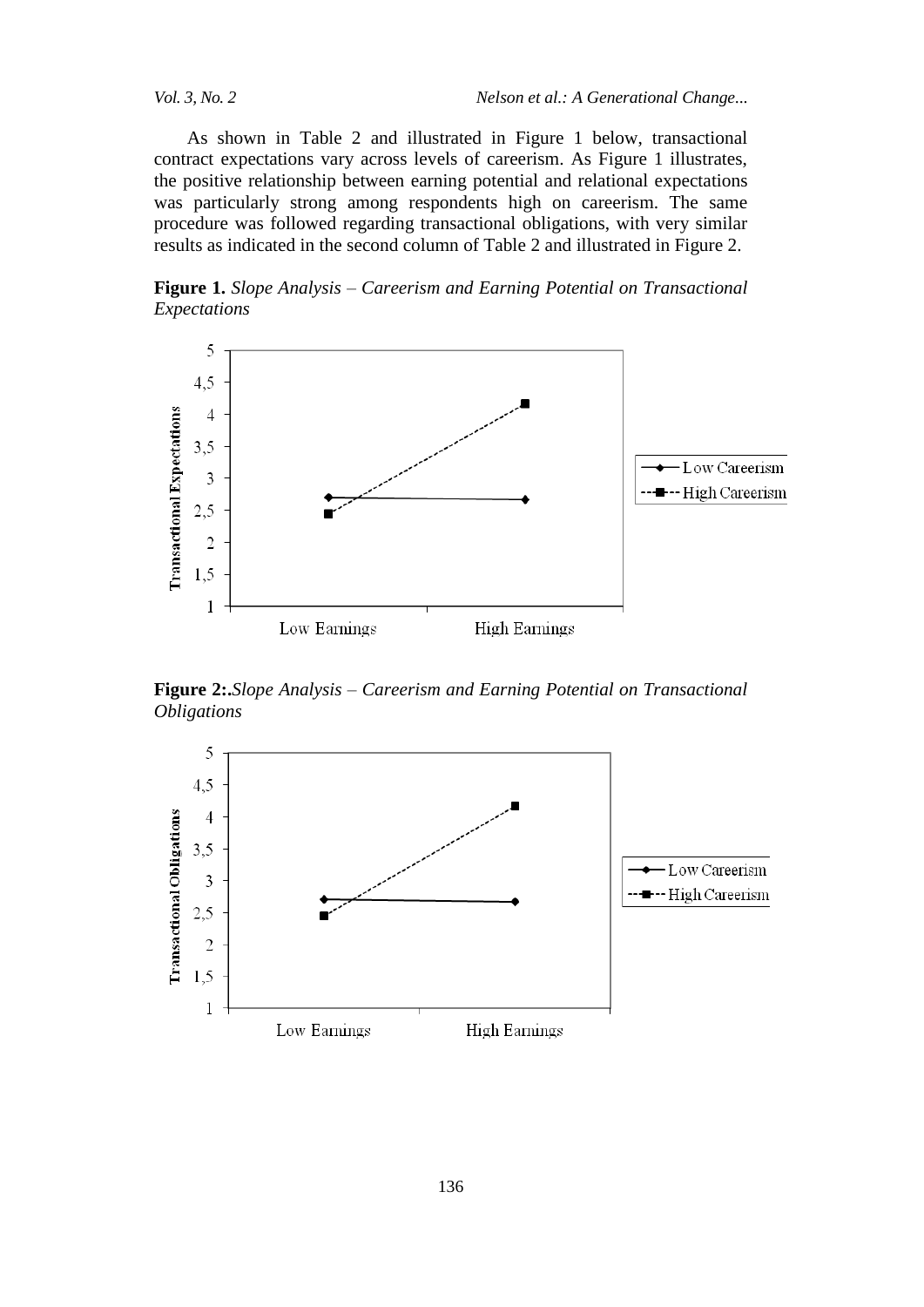## **Discussion**

The purpose of this study was to examine the expectations of new job seekers and their perceived obligations and expectations as they enter a multigenerational workforce. The social and technological conditions in which they have been raised have been quite different than those managing today's organizations. Further, the graduating college seniors in this sample were also facing very competitive job markets. The results were quite interesting from a number of different perspectives. We have summarized the main findings into five major categories.

First, we found that transactional contract expectations did indeed correlate positively with transactional contract obligations as the results revealed a positive and statistically significant relationship between employer and employee transactional contract obligations. This suggests that the individuals who view their employment with their first post-collegiate full-time job as a pure economic exchange did not expect to give more than what is expected to the employer, nor did they expect the employer to go above and beyond in return. Similarly, those endorsing relational contract expectations also endorsed similar obligations in return. This suggests that regardless of contract type, today's young job seekers did not reveal any "selfish" behavior where they expect more from their future employer than they are willing to reciprocate.

Second, we found that *careerism* did correlate positively with transactional contract expectations and obligations and negatively with relational contract expectations and obligations. This suggests that individuals entering the workforce with an "opportunistic" mindset will most likely see the first job as a stepping stone for future employment and career opportunities, while greater loyalty and relational elements can be expected from those lower on careerism. This further suggests that transactional contracts can be associated with careerism as a mindset among a subset of the Gen Yers in our sample, and may not be all that different from opportunistic behaviors among other groups.

Third, we found that expected tenure was positively correlated with relational contract expectations but not with transactional elements (neither positively nor negatively). Surprisingly, skill utilization/development correlated significantly and positively with both relational expectations and obligations and transactional expectations and obligations. It was not surprising that those with relational contract expectations actively sought out opportunities for skill development. However, we did not expect those with transactional expectations to desire the same opportunities. This inconsistency with the early findings of this group, where they did not expect anything above and beyond the economic elements of their contracts, may reveal that this group of young job seekers value opportunities for skill developments beyond their college education as part of their career oriented mindsets. Hence, they look for opportunities in the workplace to make themselves more competitive.

Fourth, we found that earning potential correlated with both transactional and relational contracts (despite our hypothesis, which suggested that earnings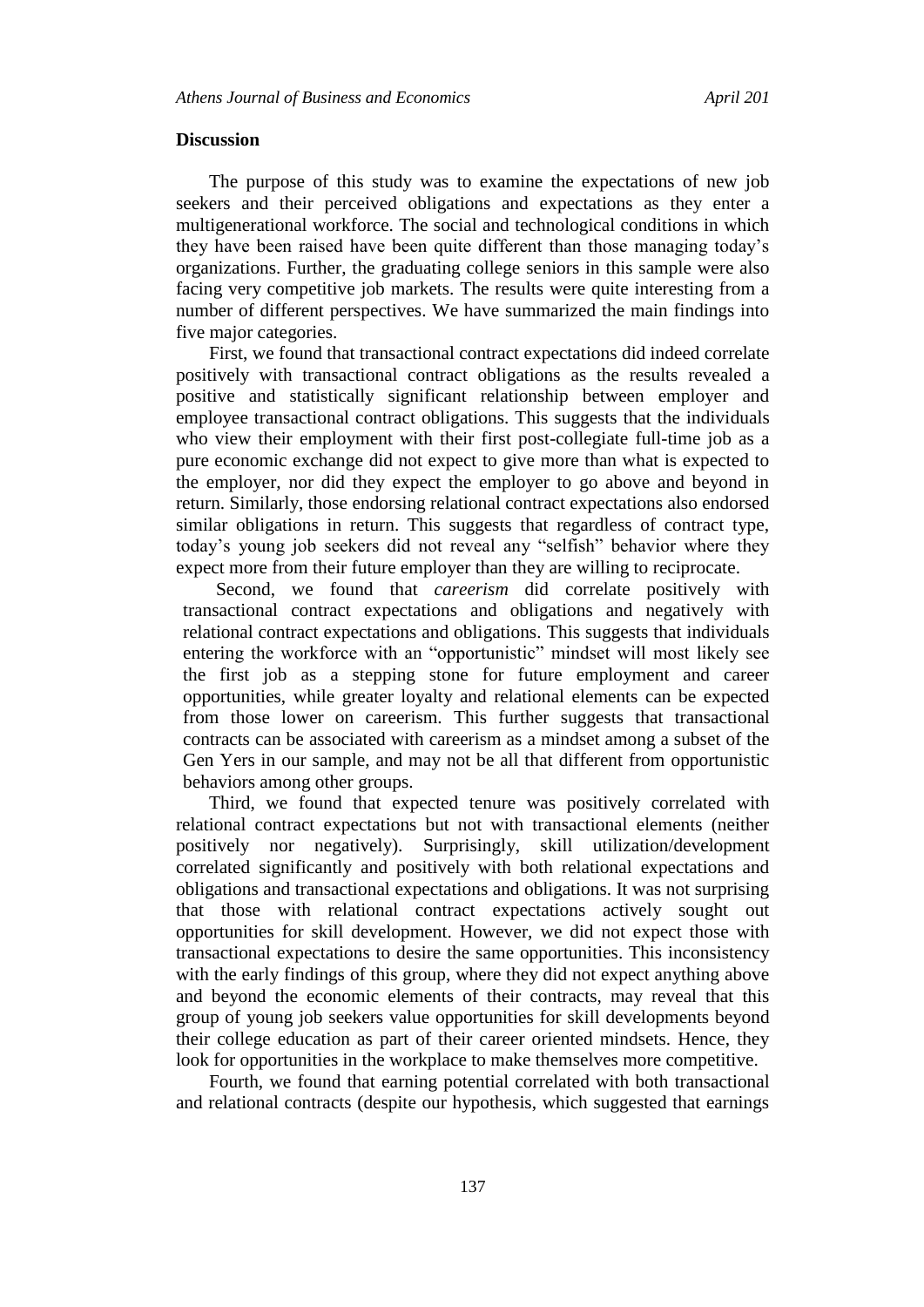would correlate negatively with relational contracts). Earning potential in their future jobs correlated significantly and positively with relational expectations and obligations and transactional expectations and obligations. Given the high cost of education in the United States today and the competitive job markets they are entering, it is understandable that earnings were endorsed as universally important among the sample subjects, regardless of contract content.

Fifth, we found that careerism did moderate and strengthen the relationship between earning potential and transactional contracts, which is interesting given the findings above. This suggests that those motivated by earning potential endorsed even stronger transactional elements in the presence of high careerism. This tells us that the opportunistic elements in an individual interacts with their desire for higher earnings and thereby strengthen the economic component of the employment exchange. Hence, the "selfishness" the Millennials have been accused of appears to present itself most strongly among those motivated by earnings and have career ambitions that manifest themselves through opportunistic job seeking and employment.

From a managerial standpoint, the findings in this study have several practical implications. First, it is important for organizations to recognize that several entities contribute to the creation, such as recruiters, managers, and coworkers (Rousseau, 1995). Specifically, explicit promises are communicated prior to hiring, such as expressions of organizational policies (Ho et al., 2006), or post-hire when managers and supervisors communicate promises of pay raises and promotions to subordinates, during times of turmoil or change (e.g., downsizing and layoffs; Rust et al., 2005). Additionally, workers develop and possess pre-employment beliefs based on implicit promises that initiate the desire to be employed with a specific organization (Rousseau, 1995) in addition to promises realized through their perception of interpersonal treatment from their employers once they are hired (Saunders and Thornhill, 2006).

Second, perceived obligations to the employer as identified by endorsing relational psychological contract content, is associated with a desire to spend time with an organization. Considering the high cost associated with turnover, managers should be aware that individuals with relational contracts are more likely to stay with an employer for an extended period of time than someone with a transactional contract. Additionally, the relatively strong and negative relationship between careerism and relational contracts suggest that being "opportunistic" in the employment relationship is less likely to be observed in someone with a relational contract.

We did not find that Millennials revealed obligations to a company were atypically transaction based and that they desired to receive relationally. However, in order to smooth over differences between generations and the decrease of loyalty and trust that has become the trend in the workplace, organizations may need to adjust to the different skills and interests provided by these younger generations. The first challenge that faces organizations is the stereotypes that have been established regarding Millennials. In order to avoid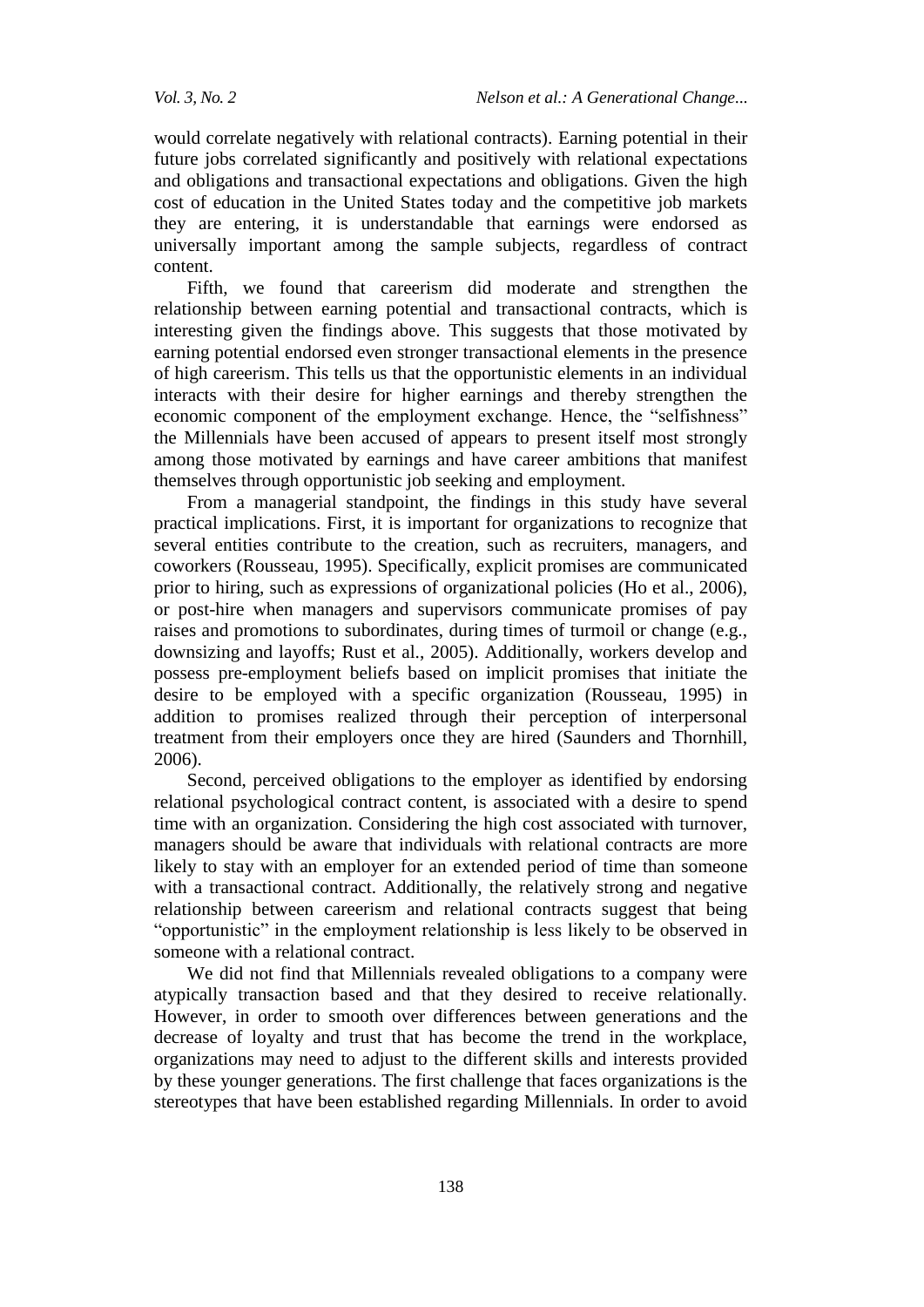beginning the working relationship between Millennials and their superiors with negative perceptions and animosity, it is important for organizations to understand the stereotypes of this generation, and why they have been formulated. By understanding who Generation Y is, organizations can create realistic expectations for new employees and change their management style to better cater to them.

## *Limitations and Future Studies*

Our study has added to our understanding of the changes that are taking place in the workforce with respect to generational adaptations and new employees' expectations and perceived obligations. The design of this study, however, is also a limitation that future studies should seek to address. The data was collected cross-sectionally through self-reports so results could be biased due to common-method variance and percept-percept inflation. Further, the study did not address causality due to its use of cross-sectional data, so there is a possibility that those most aware of the employment obligations/ promises are also less likely to endorse careerism. Future research would benefit from longitudinal data and/or data from multiple sources, such as managers or peers. It would also be interesting to examine whether there are industry differences, or differences between public and private firms, or between for profit organizations and government or not for profit organizations. Additionally, although the samples were of moderate sizes, future studies should use larger samples.

#### **References**

- Aiken LS, West SG (1991) *Multiple Regression: Testing and Interpreting Interactions.* Newbury Park, CA: Sage.
- Braekkan KF (2012) High performance work systems and psychological contract violations. *Journal of Managerial Issues* 24(3): 277-292.
- Braekkan KF, Tunheim KA (2013) Psychological contracts, careerism, and goal orientations. *International Journal of Organization Theory and Behavior* 16(2): 245-263.
- Colby SL, Ortman JM (2014) *The baby boom cohort in the United States: 2012 to 2060* Washington, DC: US Census Bureau.
- Colby SL, Ortman JM (2015) *Projections of the size and composition of the U.S. population: 2014-2060.* Washington, DC: US Census Bureau.
- Conway N, Briner RB (2005) Understanding *Psychological Contracts at Work: A Critical Evaluation of Theory and Research.* Oxford, Great Britain: Oxford University Press.
- Coyle-Shapiro J, Kessler I (2000) Consequences of the psychological contract for employment relationship: A large-scale survey. *Journal of Management Studies* 37(7): 903-930.
- DelCampo RG (2007) Understanding the Psychological Contract: a Direction for the Future. *Management Research News* 30(6): 432-440.
- Ferri-Reed J (2014) Leading a Multi-Generational Workforce: Millennializing the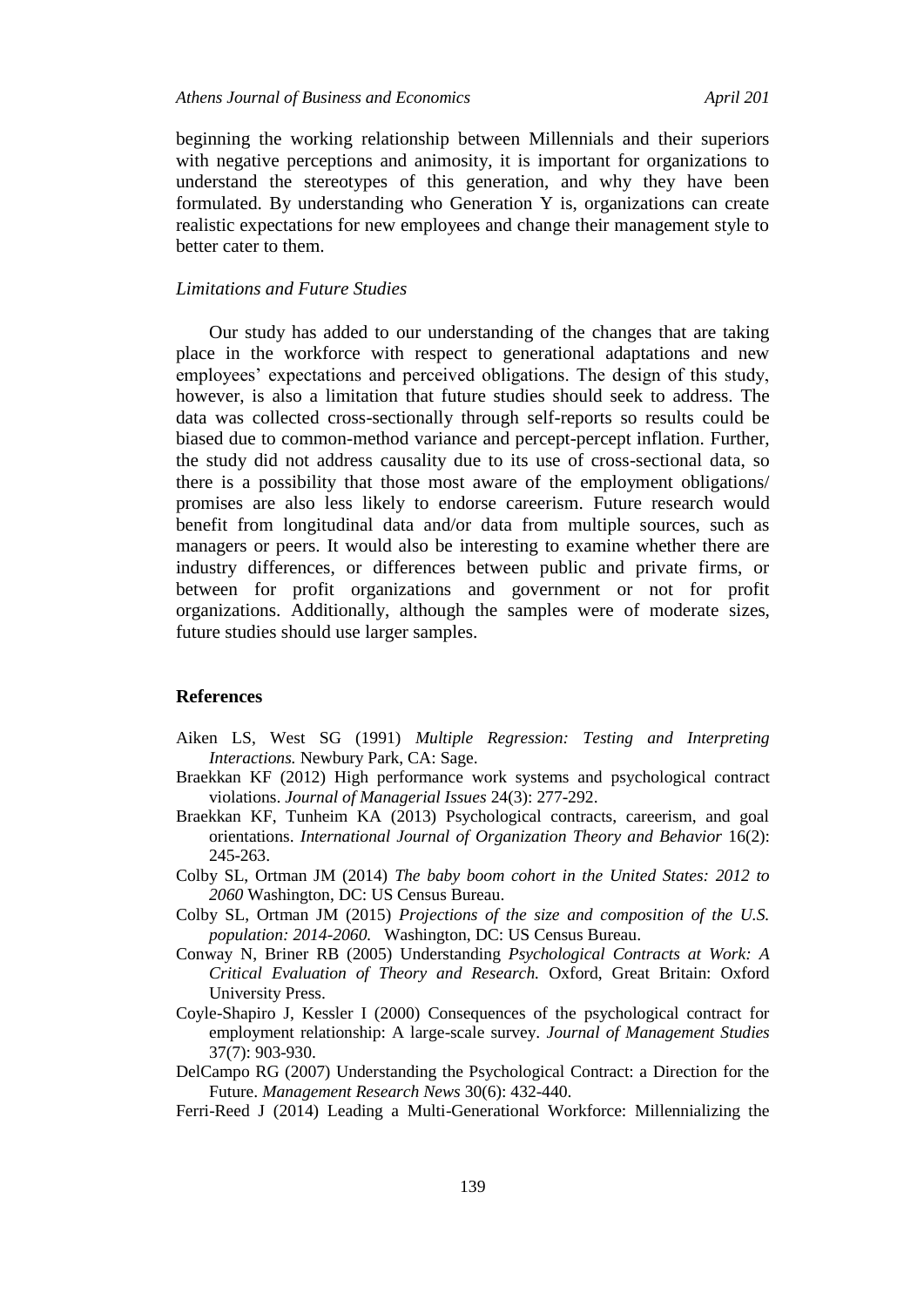workplace. *The Journal for Quality and Participation* 36(4): 13-14.

- Fry R (2015) *Millennials surpass Gen Xers as the largest generation in US labor force.* Available at: http://www.pewresearch.org/fact-tank/2015/05/11/millennial s-surpass-gen-xers-as-the-largest-generation-in-u-s-labor-force/
- Herriott P, Manning W, and Kidd JM (1997) The content of the psychological contract. *British Journal of Management* 8(2): 151-162.
- Ho VT, Rousseau DM, and Levesque LL (2006) Social networks and the psychological contract: Structural holes, cohesive ties, and beliefs regarding employer obligations. *Human Relations* 59(4): 459-481.
- Ipsos-Reid Research Center (2009) *Loyalty Satisfaction.* Available at: http://www. ipsos-na.com/news-polls/pressrelease.aspx?id=4452
- Kiely, R. (2005) *The Clash of Globalisations: Neo-Liberalism, The Third Way and Anti-Globalisation*. The Netherlands: Brill.
- Korn M, Feintzeig R (2014) Is the hard-nosed boss obsolete? Available at: http:// www.wsj.com/articles/SB10001424052702303749904579578483510931384
- McNally D (2011) *Global slump: The economics and politics of crisis and resistance.*  Oakland, CA: PM Press.
- Millward LJ, Hopkins LJ (1998) Organizational commitment and the psychological contract. *Journal of Social and Applied Psychology* 28(16): 16-31.
- Raja U, Johns G, and Ntalianis F (2004) The impact of personality on psychological contracts. *Academy of Management Journal* 47(3): 350-67.
- Rentz KC (2015) Beyond the generational stereotypes: A study of US Generation Y employees in context. *Business and Professional Communication Quarterly* 78(2): 136-166.
- Richardson FW (2014*) Enhancing Strategies to Improve Workplace Performance Doctoral dissertation*. Available at: http://scholarworks.waldenu.edu/cgi/view content.cgi?article=1105&context=dissertations
- Robinson SL, Morrison EW (1995) Psychological Contracts and OCB: The Effect of Unfulfilled Obligations on Civic Virtue Behaviour. *Journal of Organizational Behavior* 16(3): 289-298.
- Robinson SL, Rousseau DM (1994) Violating the psychological contract: Not the exception, but the norm. *Journal of Organizational Behavior* 15(3): 245-259.
- Rodwel J, Gulyas A (2013) The impact of the psychological contract, justice and individual differences: nurses take it personally when employers break promises. *Journal of Advanced Nursing* 69(12): 2774-2785.
- Rousseau DM (1990) New hire perceptions of their own and their employer's obligations. *Journal of organizational behavior* 11(5): 389-400*.*
- Rousseau DM (1995) *Psychological Contracts in Organizations: Understanding Written and Unwritten Agreements.* Thousand Oaks, CA: Sage Publications.
- Rousseau DM, Tijoriwala SA (1999) What makes a good reason to change? Motivated reasoning and social accounts in organizational change. *Journal of Applied Psychology* 84(4): 514-528.
- Rust KG, McKinley W, and Moon-Kyungpook, G, et al. (2005) Ideological foundations of perceived contract breach associated with downsizing: An empirical investigation. *Journal of Leadership and Organizational Studies* 12(1): 37-52.
- Saunders MNK, Thornhill A (2006) Forced employment contract change and the psychological contract*. Employee Relations* 28(5): 449-467.
- Schweyer A (2015) *Generations in the workforce & marketplace: Preferences in rewards, recognition & incentives.* Available at: http:/[/theirf.org/research/genera](http://theirf.org/research/generations-in-the-workforce-marketplacepreferences-in-rewards-recognition-incentives/1427/) tions-in-the[workforce-marketplacepreferences-in-rewards-recognition-incenti](http://theirf.org/research/generations-in-the-workforce-marketplacepreferences-in-rewards-recognition-incentives/1427/) ves/1427/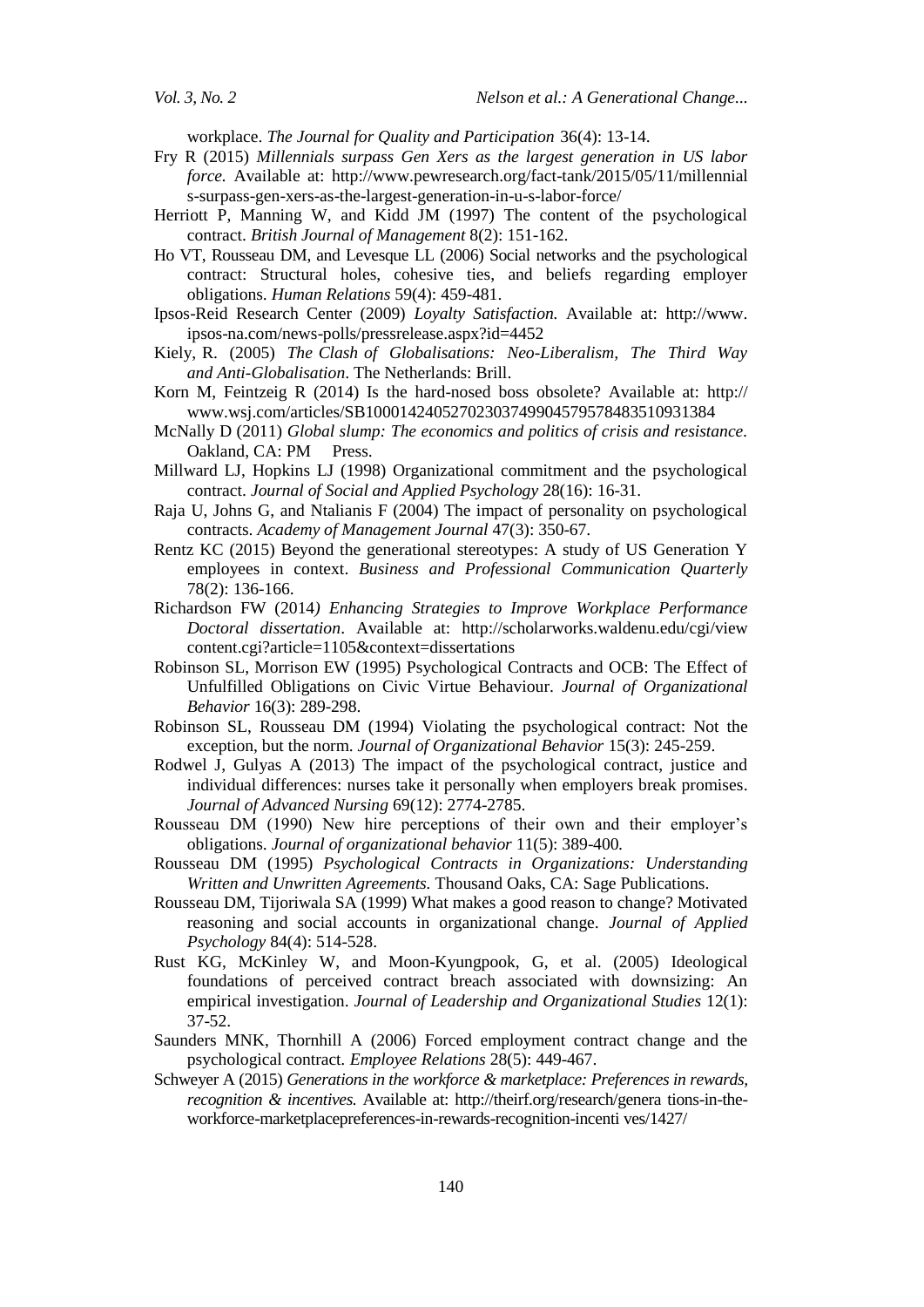- Taylor P, Gao G (2015) *Generation X: America"s Neglected "Middle Child, Pew Research Center.* Available at: www.pewresearch.org/fact-tank/2014/06/05/gene ration-x-americas-neglected-middle-child.
- Tsui AS, Pearce JL, and Porter LW et al. (1997) Alternative approaches to the employee-organization relationship: Does investment in employee payoff? *Academy of Management Journal* 40(5): 1089-1121.
- Turnley WH, Feldman DC (2000) Re-examining the effects of psychological contract violations: Unmet expectations and job dissatisfaction as mediators. *Journal of Organizational Behavior* 21(1): 25-42.
- Van Yperen NW, Janssen O (2004) Employees' goal orientations, the quality of leader-member exchange, and the outcomes of job performance and job satisfaction. *Academy of Management Journal* 47(3): 368-384.
- Ware BL (2014) *Stop the Gen Y revolving door. Association for talent development*. Available at: https://www.td.org/Publications/Magazines/TD/TD-Archive/2014/ 05/Stop-the-Gen-Y-Revolving-Door#disqus\_thread (accessed June 2016).